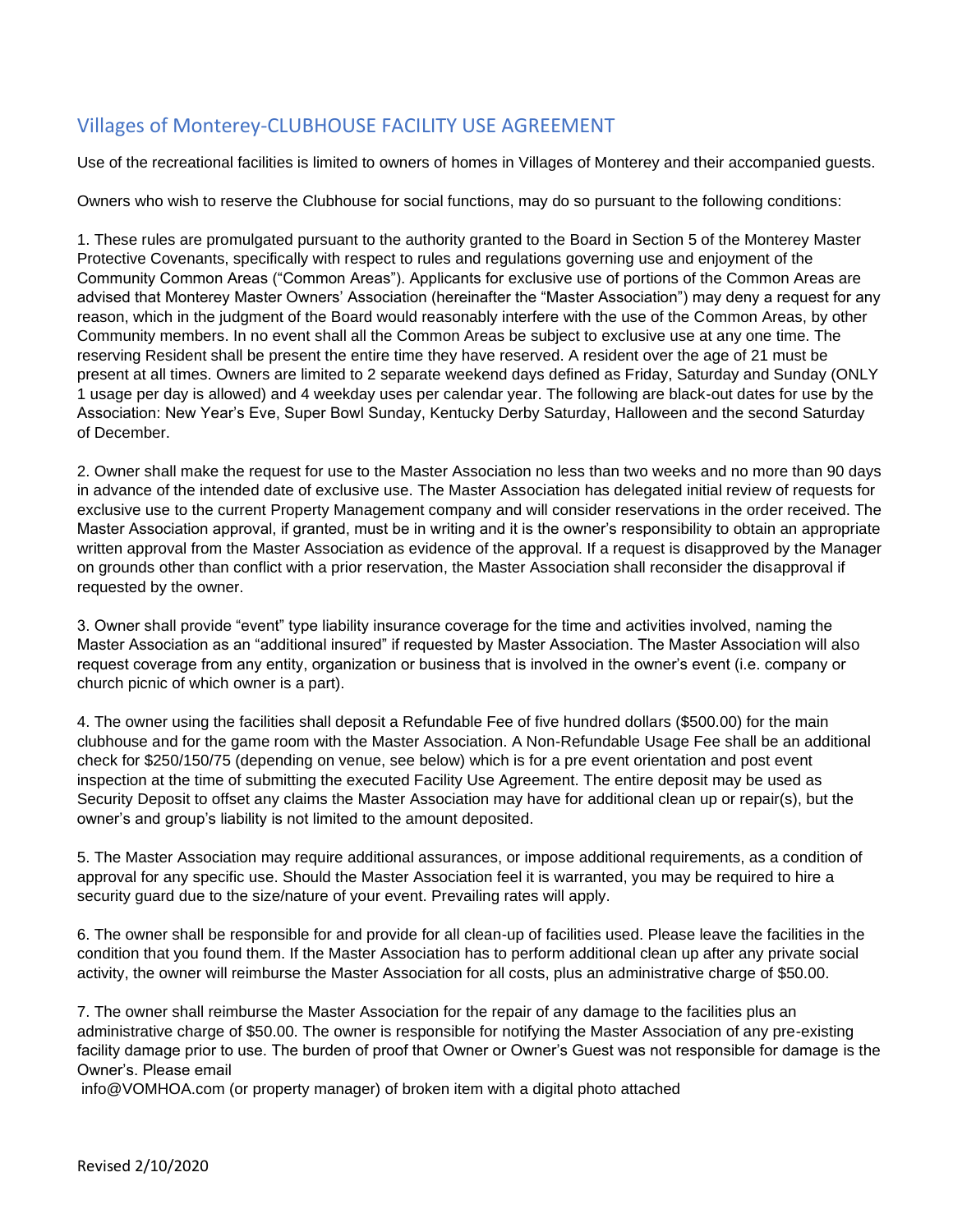8. The owner shall: a. be responsible for damages to the Common Areas inflicted by the owner's guests; b. advise his guests of all current rules relating to use of the recreational facilities; c. limit the number of persons to 142; d. comply with all Master Association rules and governmental ordinances, laws, and regulations, including any and all special requirements imposed by the Master Association for a particular event; e. comply with all laws and ordinances and any special requirements concerning alcoholic beverages imposed by the Master Association; and f. use all reasonable efforts to prevent damage to the private property of other owners, or significant inconvenience to other owners, or other serious obstruction of the rights of other owners.

9. In the event that an appropriate approval is obtained, the Master Association shall have no obligation to take further measures to exclude persons who have a general right to use the Common Areas. The only remedy of the owner with exclusive use privileges shall be to petition the Master Association to impose one or more sanctions against the offending owner as provided in the Monterey Master Protective Covenants for violation of Master Association rules.

10. The Owner and any entity, organization or business shall indemnify, defend and hold harmless the Master Association, its employees, directors, officers, agents and representatives from and against any and all claims, damage or expense, including but not limited to attorneys' fees and costs, arising out of the acts or omissions of the Owner and any entity, organization or business, and their employees, directors, officers, agents, and representatives.

11. Owner and any entity, organization or business shall pay the Master Association interest at the rate of 12% per year on any necessary expenses or costs incurred by the Master Association in the enforcement of this agreement or for any sums the Master Association is obligated to pay with respect to matters for which indemnity is granted by this agreement.

13. All Monterey Master amenities are nonsmoking. There is no parking on grass. Noise level must be respectful of surrounding neighborhood.

### **MAIN CLUBHOUSE**

You will have exclusive access for the entire day.

Refundable Deposit of \$500.

Non-refundable Usage Fee of \$250.

#### **GAME ROOM**

You will have exclusive use for no more than 4 hours. This venue may be reserved more than once per day.

Refundable Deposit of \$500.

Non-refundable Usage Fee of \$150.

#### **PICNIC PAVILION**

You will have exclusive use for no more than 4 hours. This venue may be reserved more than once per day.

Non-refundable Usage fee of \$75.